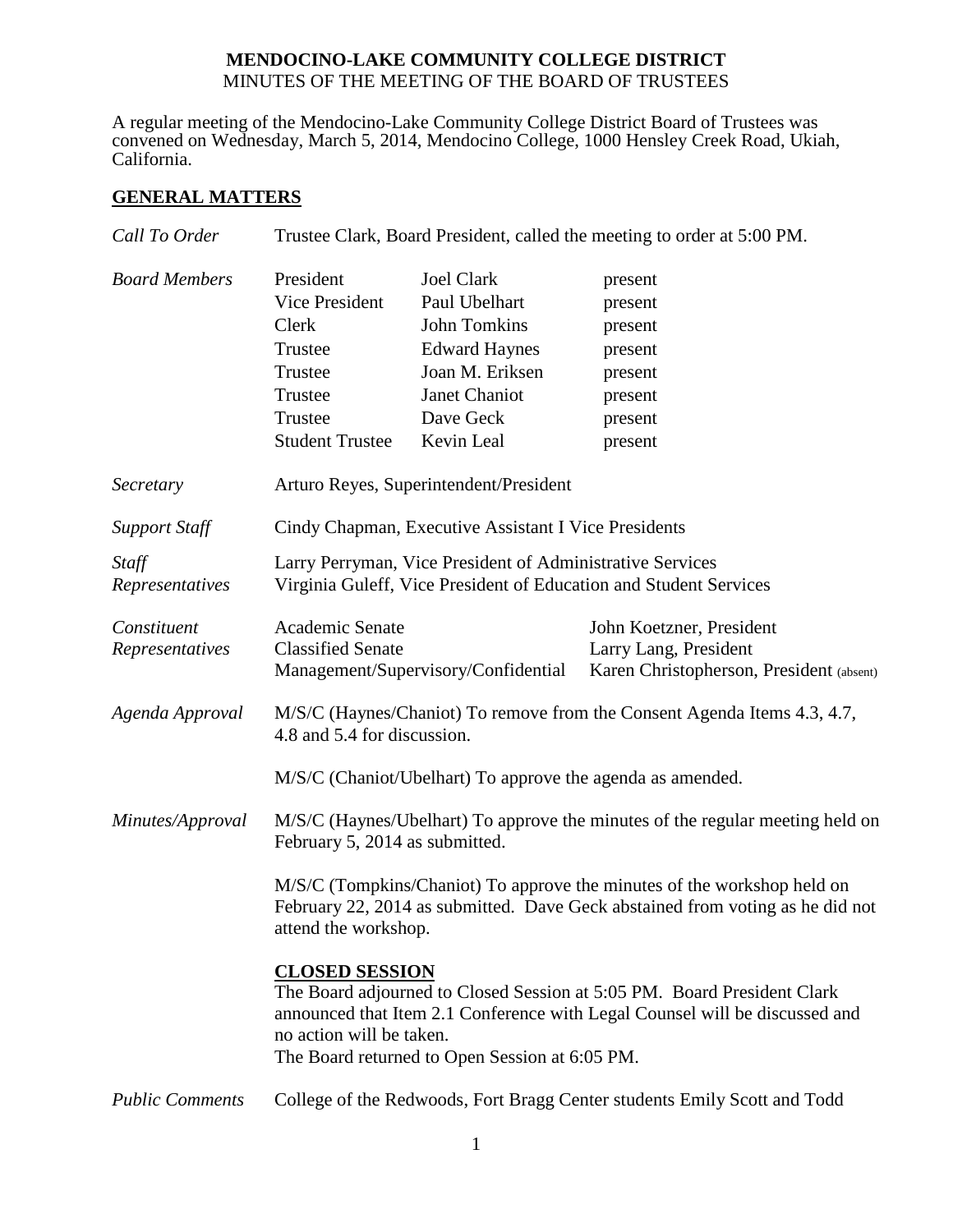Rowan attended the meeting to express their excitement that Mendocino College may take over that Fort Bragg Center. Board President Joel Clark thanked them for coming and advised them it will take time for the process to evolve. He also let them know Mendocino College has not heard directly from COR.

Lucha Ortega thanked the administration for hiring her as consultant for the Student Success Act, and complimented the lovely college campus and welcoming staff.

## **PRESIDENT'S REPORT**

A written report was submitted by Superintendent/President Reyes. The following was offered in addition:

- Superintendent/President Reyes reminded the Board about the Allied Health/Nursing Facility Open House scheduled for March 6 at 5 PM.
- Superintendent/Reyes informed the Board that members of his Administrative Cabinet will be traveling to Fort Bragg on Monday, March 17 to see the College of the Redwoods FB Center. They will meet with the staff at the center and also the Mayor of Fort Bragg. The College is looking forward to the opportunity to discuss the situation, and anyone wishing to join is welcome to come.
- Superintendent/Reyes reported the College has excellent finalists for the Director of Human Resources. He is checking references and expects to make a decision in the very near future, possibly the next day or so. Interim Director of Human Resources José Millán will be leaving the College by the end of March. The Board will ratify the new Director of HR at the April 2 meeting.
- Board President Joel Clark asked how hiring committee work is going in general with so many positions to be filled in the next few months. Superintendent/President Reyes responded approximately 15 of the 17 committees have met already. Scheduling interview dates will be the most difficult. Planning is going well, and staff is excited about all the new people coming on board. This will be a significant change for the College in all employee groups. Virginia Guleff and Eileen Cichocki spent a day in SF at a job fair, and Superintendent/President Reyes and José Millán spent the day in Los Angeles at another job fair. We are adding more advertising sites in our recruitment process as people use their phones more now and not newspapers for job news as in the past.
- Trustee Chaniot is pleased to see the "Lunch with the President" activity in a more informal setting for staff to get to know our new President. Superintendent/President Reyes informed the Board he also held an evening dinner with custodial staff to accommodate their hours. He reported the evening staff very appreciative to work at the College, and he enjoyed getting to know them.

## **CONSENT AGENDA**

M/S/C (Tompkins/Leal) RESOLVED, That the Mendocino-Lake Community College District Board of Trustees does hereby approve the Consent Agenda as amended. The matter passed 8-0.

Items with an asterisk \* were approved by one motion as the Consent Agenda.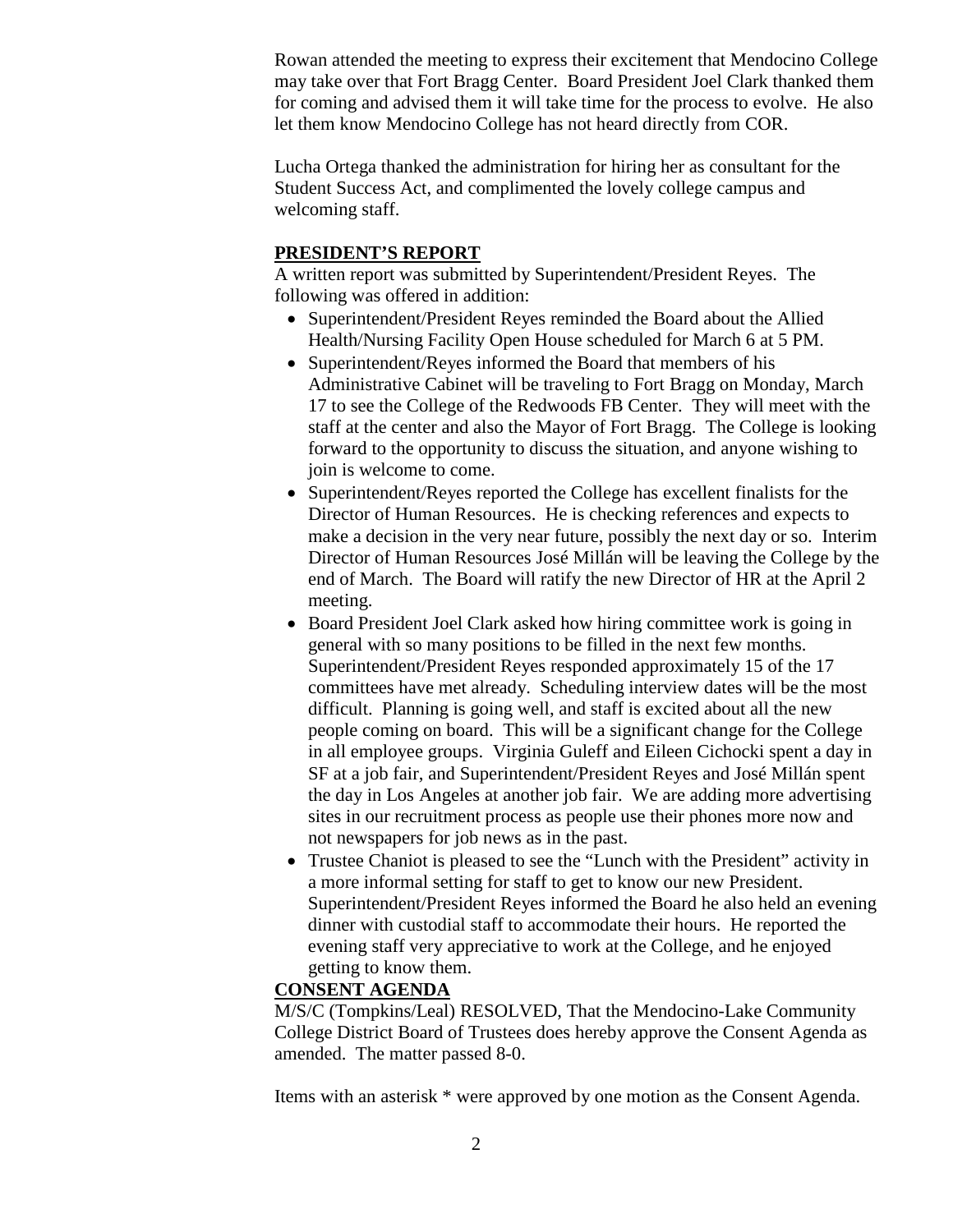| $Employment -$<br>Short-Term<br>Employees                              | <b>Personnel</b><br>*RESOLVED, That the Mendocino-Lake Community College District Board of<br>Trustees does hereby ratify the Short-Term Employees as submitted and<br>presented at the meeting.                                                                                                                                                                                                                                                                                                                                                          |  |  |
|------------------------------------------------------------------------|-----------------------------------------------------------------------------------------------------------------------------------------------------------------------------------------------------------------------------------------------------------------------------------------------------------------------------------------------------------------------------------------------------------------------------------------------------------------------------------------------------------------------------------------------------------|--|--|
| $Employment -$<br>Professional<br>Experts                              | *RESOLVED, That the Mendocino-Lake Community College District Board of<br>Trustees does hereby employ Professional Experts as submitted and presented at<br>the meeting.                                                                                                                                                                                                                                                                                                                                                                                  |  |  |
| Non-Renewal of<br>Categorically-<br><b>Funded Faculty</b><br>Contracts | M/S/C (Haynes/Chaniot) RESOLVED, That the Mendocino-Lake Community<br>College District Board of Trustees does hereby not renew the Categorically-<br>Funded Faculty Contracts as submitted and presented at the meeting after<br>discussion. Trustee Haynes asked if these were permanent employees.<br>Superintendent/President Reyes replied that they are non-tenure track<br>categorically funded employees serving in a temporary basis. The matter passed<br>$8-0.$                                                                                 |  |  |
| Volunteers                                                             | *RESOLVED, That the Mendocino-Lake Community College District Board of<br>Trustees does hereby approve the list of Volunteers as submitted and presented<br>at the meeting.                                                                                                                                                                                                                                                                                                                                                                               |  |  |
| Resignations/<br><b>Retirements</b>                                    | *RESOLVED, That the Mendocino-Lake Community College District Board of<br>Trustees does hereby ratify the Resignations/Retirements as submitted and<br>presented at the meeting.                                                                                                                                                                                                                                                                                                                                                                          |  |  |
| Administrator<br>Contract                                              | *RESOLVED, That the Mendocino-Lake Community College District Board of<br>Trustees does hereby approve the Educational Administrator Contract as<br>submitted and presented at the meeting.                                                                                                                                                                                                                                                                                                                                                               |  |  |
| <b>Faculty Contracts</b><br>- Tenure Track<br>Faculty                  | M/S/C (Haynes/Tomkins) RESOLVED, That the Mendocino-Lake Community<br>College District Board of Trustees does hereby approve the Faculty Contracts -<br>Tenure Track Faculty as submitted and presented at the meeting after discussion.<br>Trustee Haynes asked for clarification about one year contracts, etc.<br>Superintendent/President Reyes explained the tenure process. Trustee Chaniot<br>asked how the tenured faculty are recognized and was informed they will attend<br>the April 2 Board meeting for this purpose. The matter passed 8-0. |  |  |

| Professional | M/S/C (Haynes/Tomkins) RESOLVED, That the Mendocino-Lake Community               |
|--------------|----------------------------------------------------------------------------------|
| Development  | College District Board of Trustees does hereby ratify the Professional           |
| Leave        | Development Leave as submitted and presented at the meeting after discussion.    |
|              | Trustee Haynes asked if the faculty member will report back to the Board on this |
|              | excellent leave proposal. Superintendent/President Reyes informed the Board      |
|              | that it is part of the policy for the faculty member to report back to the Board |
|              | upon their return from a Professional Development Leave. The matter passed       |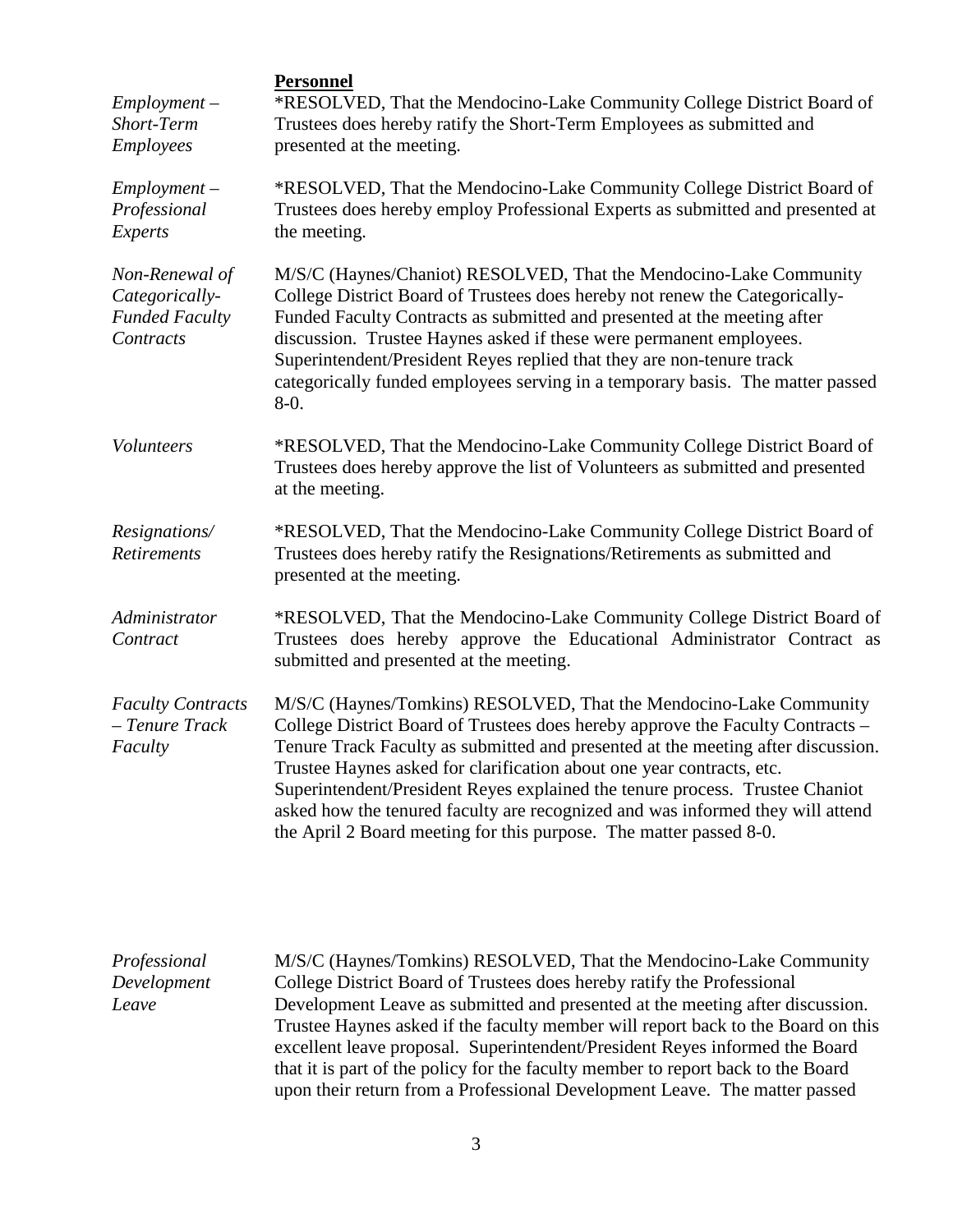8-0.

## **Other Items**

*Fiscal Report as of January 31, 2014* \*RESOLVED, That the Mendocino-Lake Community College District Board of Trustees does hereby accept the fiscal report as submitted.

> \*RESOLVED, That the Mendocino-Lake Community College District Board of Trustees does hereby approve the appointment of Charley Myers to a one-year term.

> \*RESOLVED, That the Mendocino-Lake Community College District Board of Trustees does hereby award the Audit Contract for Fiscal Year Ending June 30, 2014 as submitted and presented at the meeting.

M/S/C (Haynes/Geck) RESOLVED, That the Mendocino-Lake Community College District Board of Trustees does hereby approved the Stipulation Regarding Lake Center Stop Notice Funds as submitted and presented at the meeting after discussion. Vice President Larry Perryman explained the meaning of the stop notice stipulation. This stipulation releases the college from the court case as long as the College agrees to hold monies in an escrow account until ordered to release the funds by the court. Both parties to the suit are agreeing (stipulating) to release the college from the suit. The matter passed 8-0.

#### **ACTION ITEMS**

*Board Policy Additions and Revisions* M/S/C (Chaniot/Eriksen) RESOLVED, That the Mendocino-Lake Community College District Board of Trustees does hereby adopt new Board Policy 401 – Philosophy and Criteria on General Education. The matter passed 8-0.

> M/S/C (Haynes/Ubelhart) RESOLVED, That the Mendocino-Lake Community College District Board of Trustees does hereby adopt revised Board Policy 402 – Curriculum Development. Trustee Tomkins asked what "regularly" meant and Superintendent/President Reyes replied this would be defined through the Shared Governance process. The matter passed 8-0.

M/S/C (Leal/Tomkins) RESOLVED, That the Mendocino-Lake Community College District Board of Trustees does here by adopted revised Board Policy 403 – Course Outlines. The matter passed 8-0.

M/S/C (Haynes/Geck) RESOLVED, That the Mendocino-Lake Community College District Board of Trustees does hereby adopt revised Board Policy 537 – Prerequisites, Requisites and Advisories Policy. Trustee Haynes asked for clarification of what a requisite and Superintendent/President Reyes explained this to the Board. Trustee Haynes also asked is a process in place to challenge prerequisites? Vice President Guleff informed the Board that we do have a process in place, and Superintendent/President Reyes stated this is a very rare exception. Trustee Geck asked what are the limitations on enrollment. Vice President Guleff offered placement test scores in math and English as an

*Awarding of Audit Contract for Fiscal Year Ending June 30, 2014 Approval of Stipulation Regarding Lake Center Stop Notice Funds*

*Citizens' Bond Oversight Committee Membership*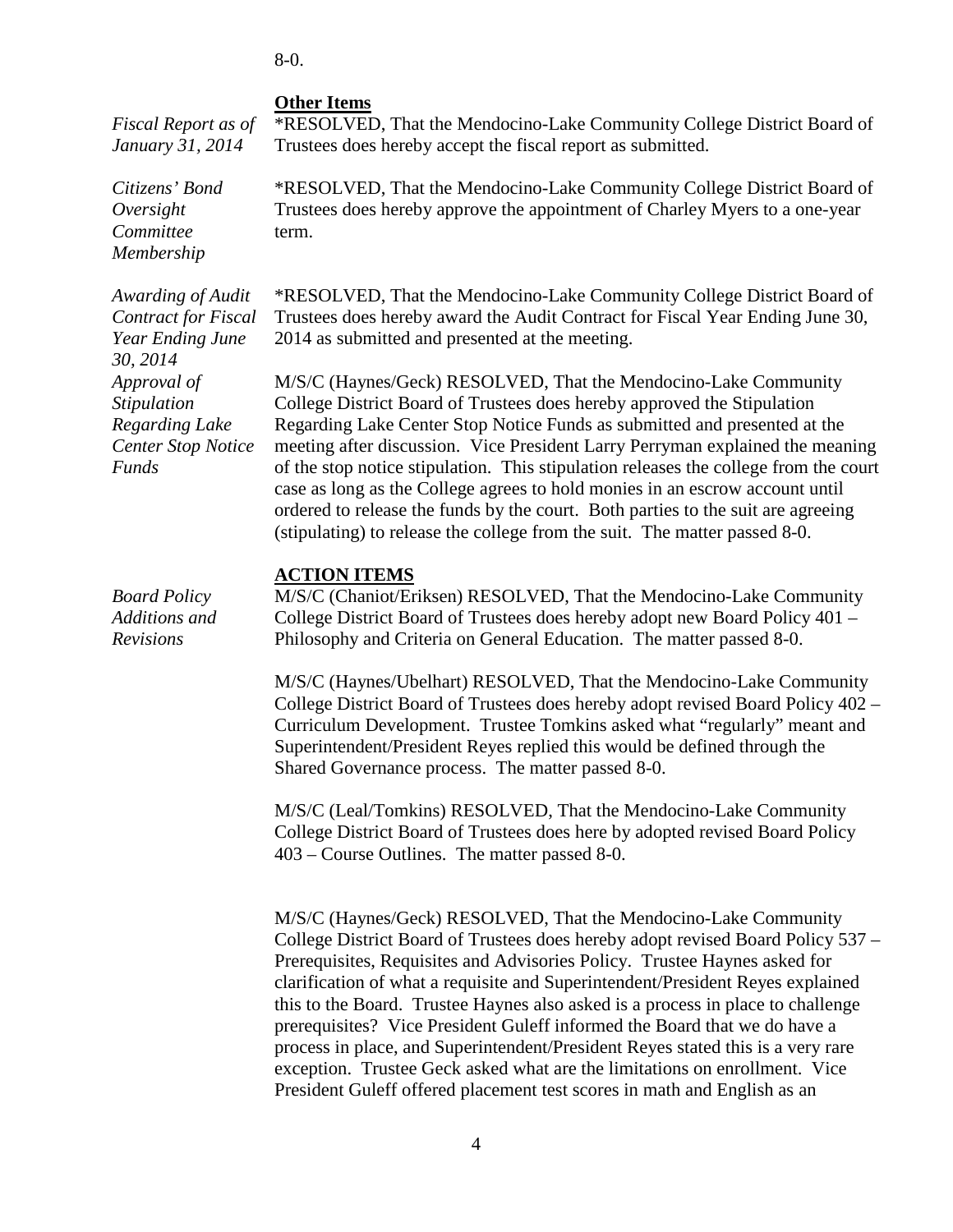example. She further stated anything in place that would prevent a student from enrolling in a class can be challenged. The matter passed 8-0.

Superintendent/Reyes stated the College is working through the Shared Governance process to have all Board Policies on an established review cycle so we do not go 20 years before updating policies.

## **INFORMATIONAL REPORTS**

*Education and Student Services Report*

A written report was submitted by Virginia Guleff, Vice President of Education and Student Services. The following was offered in addition:

- The number of students completing the AA-T and AS-T degrees to CSUs has risen from 12 last year to 57 this year. Trustee Geck asked what the increase can be attributed to and Vice President Guleff replied the word has gotten out to our students about this exciting program that guarantees students transfer to a CSU within our region. She also thanked College faculty for the large amount of work they put into developing this new process. Currently 14 out of 40 programs are approved.
- Trustee Tomkins requested Vice President Guleff discuss further the Native American Outreach by the College. Vice President Guleff reported that in searching through old files she recently found the Board item from 1992 when the Native American Outreach program was developed. She also reported that when she attended the San Francisco job fair she ran out of the Native American Program brochures. Institutional Researcher Minerva Flores created a Fast Facts information sheet that shows the Native American student transfer rate statewide is 1%, and the College transfer rate for Native American students is 6%. The College is planning on a summer bridge program with Native American students, and we are slowly but surely building trust with this student population. Trustee Chaniot commented that the Native American Advisory Committee (NAAC) used to give a report to the Board of Trustees once a year. She requested that the Board hear annually from all advisory committees.
- Trustee Ubelhart asked if Willits offers Adult Education. Vice President Guleff responded that she did not know if they do. Superintendent/President Reyes believes notification was send out to all cities/counties in our area about the Consortium and maybe they didn't opt in. Superintendent/President Reyes stated the College will check on the status of Willits.

A written report was submitted by Larry Perryman, Vice President of Administrative Services.

*Administrative Services Report*

*Mendocino College Foundation, Inc.* A written report was submitted by Katie Fairbairn, Executive Director of the Mendocino College Foundation, Inc. The following was offered in addition:

- The Foundation is in full scale planning for the September 20, 2014 Gala To date \$18k cash donations committed, \$16k in-kind donations committed.
- Adopt a  $5<sup>th</sup>$  Grader Program The first graduate will be this June and she's already applied for a scholarship to attend the College and this is very exciting!
- Trustee Ubelhart complimented the Foundation on their campus tours and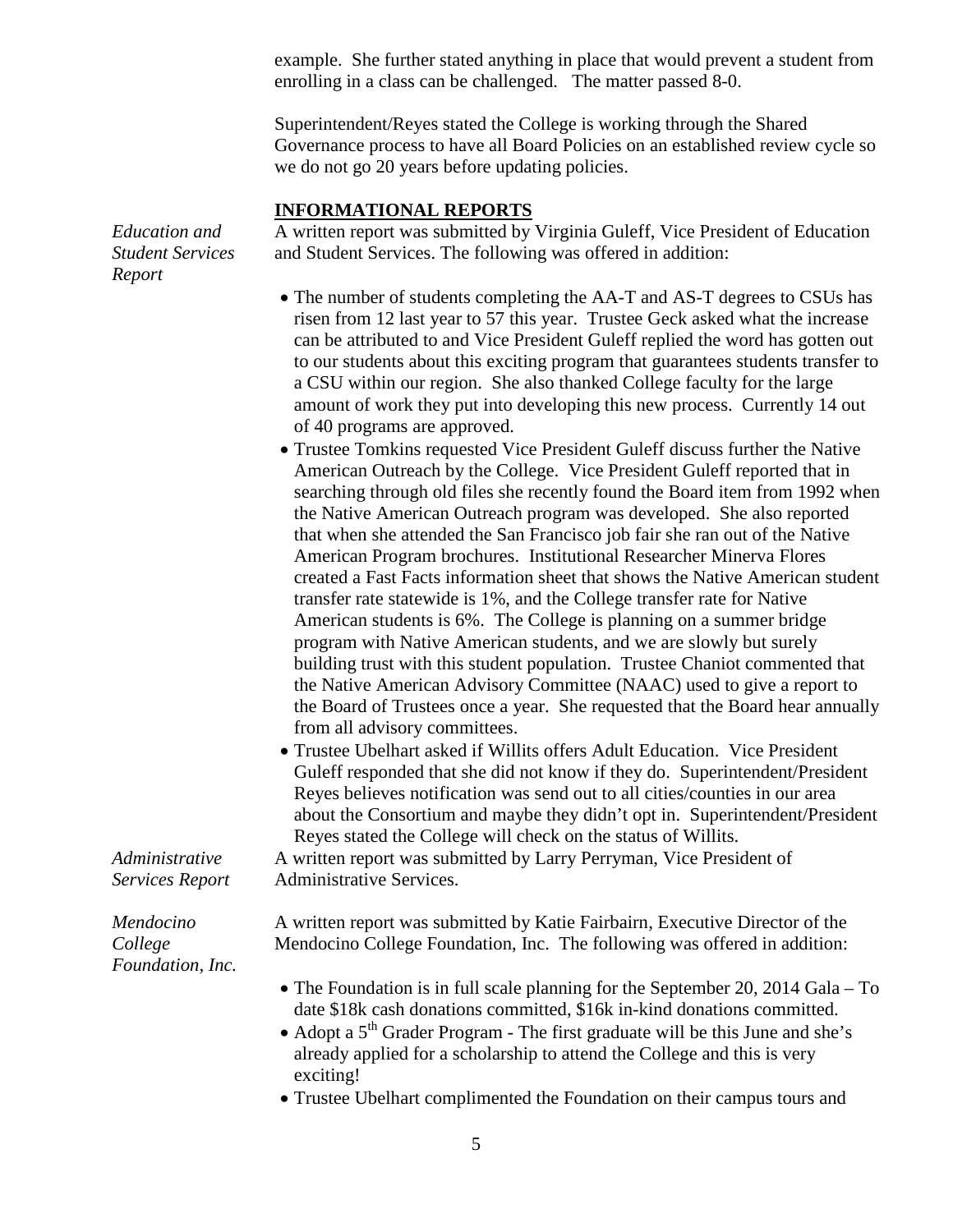| said he recently spoke with several people who took a tour and they couldn't |
|------------------------------------------------------------------------------|
| say enough good things about the campus and the lunch prepared by the        |
| College Culinary Arts students.                                              |

| Constituents  | <b>ACADEMIC SENATE</b>                                                      |
|---------------|-----------------------------------------------------------------------------|
| Group Reports | A written report was submitted by John Koetzner, Academic Senate President. |
|               | The following was offered in addition:                                      |

•Team members reported back to faculty at January inservice their work done on the self-evaluation report.

•The Academic Senate recently solicited feedback from faculty about communication. All 24 respondents reported they don't use the website or portal for communication and they only use email or talking in person. Superintendent/President Reyes informed the Board that the new website is ready to go live after the Accreditation site visit. He feels it is a great change and hopes faculty and staff will use it daily. Board President Clark discussed "push notifications" and their use in the future with the new website.

#### CLASSIFIED

Classified Senate President Larry Lang discussed use of the portal and his frustration in adding information to the portal and staff not using the site.

#### ASMC

Student Trustee Kevin Leal stated a couple of Student Senators have gotten together to discuss IT issues; in particular students use an unsecured network so they have to log in every time they come on campus. They will discuss this with Director of Information Technology Karen Christopherson. Board President Clark stated this is a very common issue when using unsecured networks.

*Board Role in College Planning* It is the Board of Trustees' intent to set annual Board Priorities. Board President Clark suggested a half day workshop before May so the Board can set their priorities for 2014/2015. The Board needs to finalize what they see as the vision for the College so that staff can move forward in their planning processes knowing these priorities which should influence the Strategic Goals being set each year. It was agreed that after the April 2 regular Board meeting the Trustees will hold a workshop to set the 2014/2015 priorities. Trustees will submit their priorities to Board President Clark prior to April 2, discuss their priorities at the workshop, and then vote for five to seven priorities.

*2013/2014 Strategic Goals* Trustee Chaniot questioned how to finish the 2013/2014 planning cycle, how does the Board integrate the new priorities? Superintendent/President Reyes reported that last October the Strategic Goals were set at the Fall Planning Retreat. These goals have been discussed with PBC, and will now be brought back to the Board for adoption at the April 2 meeting. This will end the cycle for 2013/2014.

#### **INFORMATIONAL PRESENTATION**

Accreditation Update was provided by Vice President Virginia Guleff